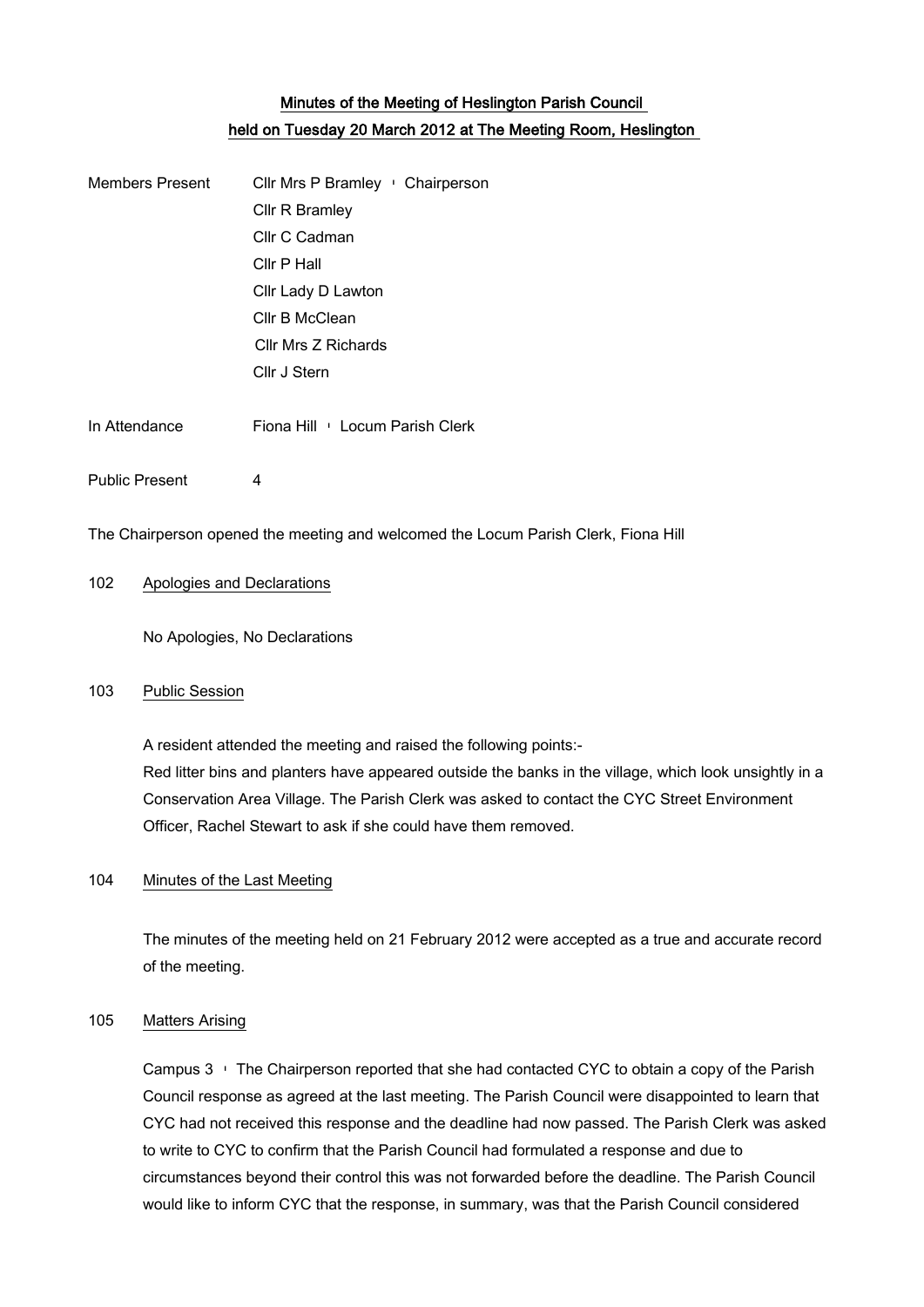Given the options outlined by CYC, the PC unanimously resolved that it  $\bullet$ wished to see a density of HMO's being no more than 15% in any area or road ( and that these factors ( road/area) should be combined to make this calculation). Members were also concerned from their own observations that there were now very significant areas where student letting boards were almost comprehensive in certain streets (eg Green Dykes Lane). It was questioned by the PC whether the University was therefore significantly failing in its 106 obligation to provide accommodation for its students as agreed at the public inquiry and suggested that this must be brought to the attention of CYC to enforce."

Parish Councillor A Collingwood – Following his resignation, the Parish Clerk was asked to send a letter of thanks for his long service to the Parish Council including a period as Chairperson.

New Parish Vicar – The Parish Clerk was asked to send a letter of welcome

#### 106 Planning

#### Applications for Consideration

| 12/00902/TCA -   |                          | Crown reduce Lime x5 and Cherry x1, Trees in the Conservation Area at the                      |
|------------------|--------------------------|------------------------------------------------------------------------------------------------|
|                  |                          | Playing Field at Junction with Field Lane and University Road, Heslington                      |
| <b>APPLICANT</b> | $\overline{\phantom{a}}$ | UNIVERSITY OF YORK                                                                             |
| <b>COMMENTS</b>  | $\blacksquare$           | We have no objections (Letter B)                                                               |
| 12/00903/TCA -   |                          | Fell Birch x2 in the Conservation Area at Dalham Farm, Main Street,<br>Heslington              |
| <b>APPLICANT</b> |                          | UNIVERSITY OF YORK                                                                             |
| <b>COMMENTS</b>  | $\overline{\phantom{a}}$ | We do not object but wish to make comment or seek safeguards as set out                        |
|                  |                          | overleaf I the Parish Council would like to see something planted in their                     |
|                  |                          | Place ( Letter C)                                                                              |
| 12/00904/TCA -   |                          | Fell Beech at rear of 1 Spring Lane, Tree in Conservation Area at 1 Spring<br>Lane, Heslington |
| <b>APPLICANT</b> |                          | UNIVERSITY OF YORK                                                                             |
| <b>COMMENTS</b>  | $\sim$ $-$               | We object on the planning grounds set out overleaf $\cdot$ the Parish                          |
|                  |                          | Council would prefer the tree to be trimmed rather than felled (Letter D)                      |
| 12/00490/REM -   |                          | Reserved matters application for construction of containerized biomass boiler                  |
|                  |                          | Fuel store with 26m high flue                                                                  |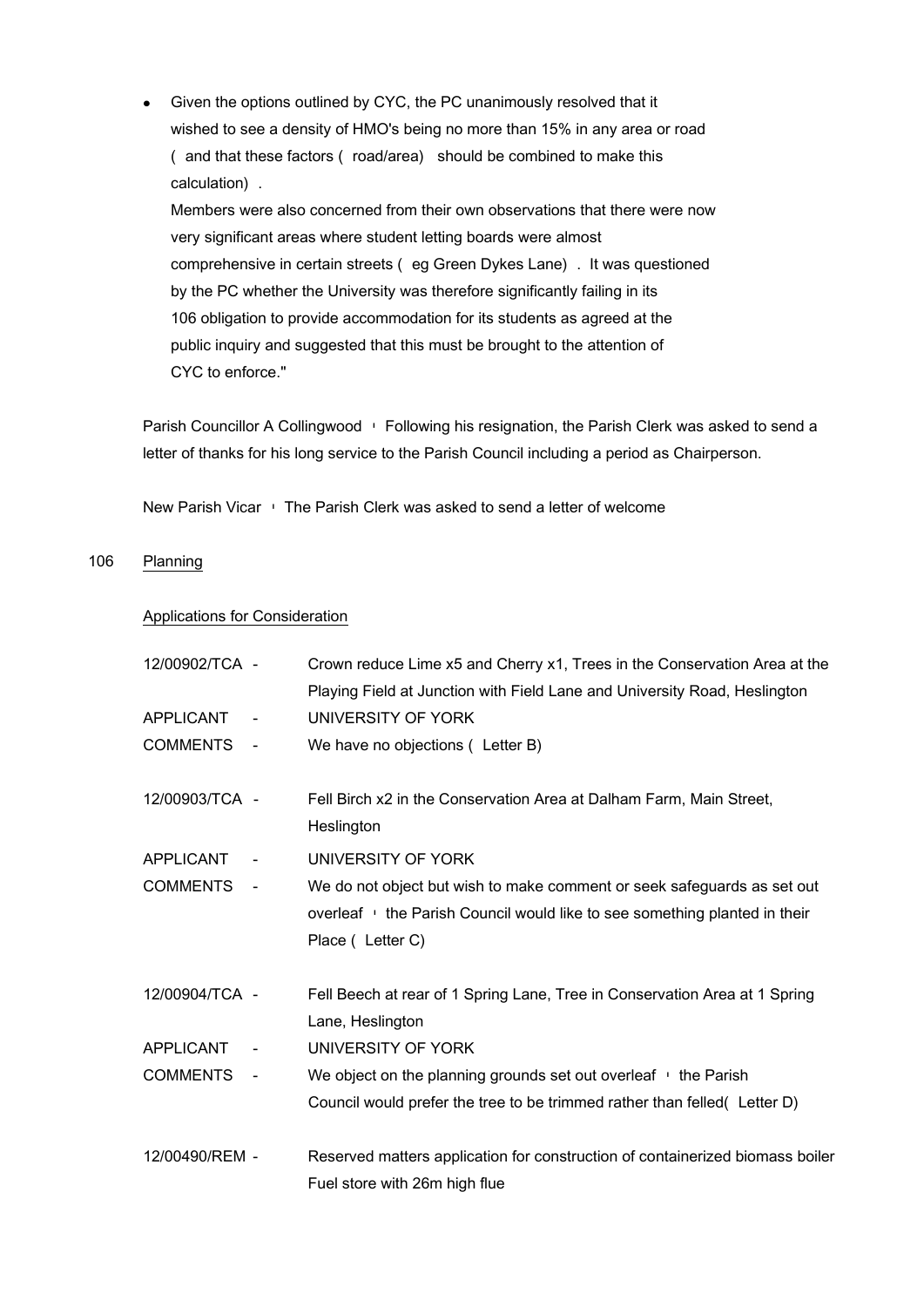| <b>APPLICANT</b> |                          | UNIVERSITY OF YORK                                                                                                                                                                                                                                                                                          |
|------------------|--------------------------|-------------------------------------------------------------------------------------------------------------------------------------------------------------------------------------------------------------------------------------------------------------------------------------------------------------|
| <b>COMMENTS</b>  | $\overline{\phantom{a}}$ | We do not object but wish to make comment or seek safeguards as set out<br>overleaf · the Parish Council would want the previous application rescinded<br>before this application was approved( Letter C)<br>Proposed: Cllr Stern, Seconded: Cllr Bramley, 7 votes in favour of proposal,<br>1 vote against |
| 12/00578/FUL -   |                          | Single storey extension to Blck B and external works to Blacks A and B                                                                                                                                                                                                                                      |
| <b>APPLICANT</b> |                          | UNIVERSITY OF YORK                                                                                                                                                                                                                                                                                          |
| COMMENTS -       |                          | We have no objections ( Letter B)                                                                                                                                                                                                                                                                           |
| 12/00927/LBC -   |                          | Replacement gutters hopper head and fall pipes above the front and rear<br>Doors at Lord Deramores Primary School, School Lane, Heslington                                                                                                                                                                  |
| <b>APPLICANT</b> |                          | <b>ACE</b>                                                                                                                                                                                                                                                                                                  |
| COMMENTS -       |                          | We do not object but wish to make comment or seek safeguards as set out<br>overleaf I the Parish Council would want to see any work on a listed<br>building done using like for like materials in keeping with existing materials<br>Letter C)                                                              |
| 12/01051/TCA -   |                          | Crown reduce and crown clean Copper Beech (T1), Tree in the                                                                                                                                                                                                                                                 |
|                  |                          | Conservation Area at More House, Main Street, Heslington                                                                                                                                                                                                                                                    |
| <b>APPLICANT</b> |                          | <b>MRS SHARON WESTCOUGH</b>                                                                                                                                                                                                                                                                                 |
| <b>COMMENTS</b>  |                          | We have no objections (Letter B)                                                                                                                                                                                                                                                                            |

### Applications Approved

#### None

#### Applications Withdrawn/Refused

None.

## 107 For Discussion

- a) Election of Vice Chairman Cllr Bill McClean, Proposed Cllr Stern, Seconded Cllr Richards, Unanimous vote in favour of proposal
- b) Highway Matters
	- (i) Cllr McClean reported that the tenants of 2 Hesketh Cottages had complained about holes and raised main hole covers in the pavement. The landlord was of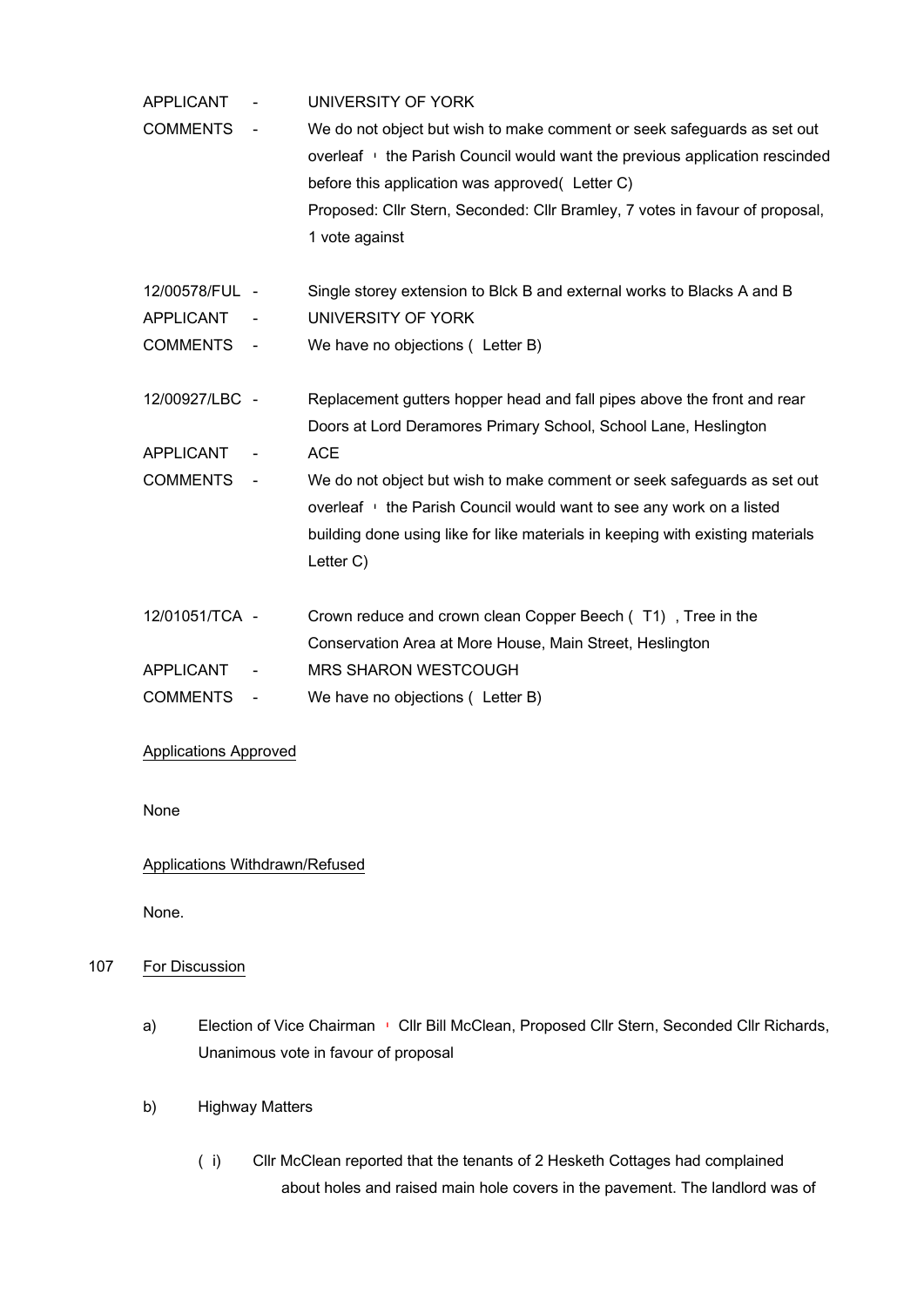the opinion that the responsibility of CYC, however it is understood that CYC had not adopted this footpath. Cllr Richards reported that Carter Jonas were corresponding with CYC about this matter

- (ii) Cllr McClean reported that the residents of the cottage next to Rose Cottage were experiencing problems when backing out onto a highway close to the blind corner. The Parish Council asked Cllr McClean to speak to the residents to advise them to contact CYC directly about the possibility of a mirror on the wall opposite.
- c) Campus 3
	- (i) Cllr Mrs Bramley had attended the Forum Meeting and gave Minutes for filing to the Parish Clerk.
	- (ii) (ii) Cllr Mrs Bramley had circulated around Parish Councillors copies of the HEC Forum issues response email ( dated 16 March 2012) from Richard Beal CYC. This was concerning comments from Network Management concerning the program of parking restrictions within the areas surrounding the University the program of parking restrictions within the areas surrounding the University. The Parish Clerk was asked to respond to the email as follows  $\cdot$  There will be localized areas of problems and the Parish Council hope CYC will be prepared to deal with events if not triggered by university planning conditions of the Heslington East Campus
	- (iii) The Annual Survey was carried out last Thursday 15 March 2012.
	- (iv) Cllr Mrs Bramley reported that the Bendy buses had been replaced by double deckers.
	- (v) Cllr Mrs Bramley reported that the shuttle bus had been travelling along Field Lane past the churches rather than Innovation Way, which is the correct route. The University would look into this and Ward Cllr Levene would follow it up.
- d) Elvington Nothing to report
- e) Village Signs
	- (i) The Parish Council discussed the request for Village Signs on the three sites coming into the village and decided not to go ahead at this time
	- (ii) The Parish Clerk was asked to contact the CYC Street Environment Officer, Rachel Stewart to ask if the sandwich boards and banners would be removed from the outside of businesses, as they looked unsightly in a Conservation Area Village.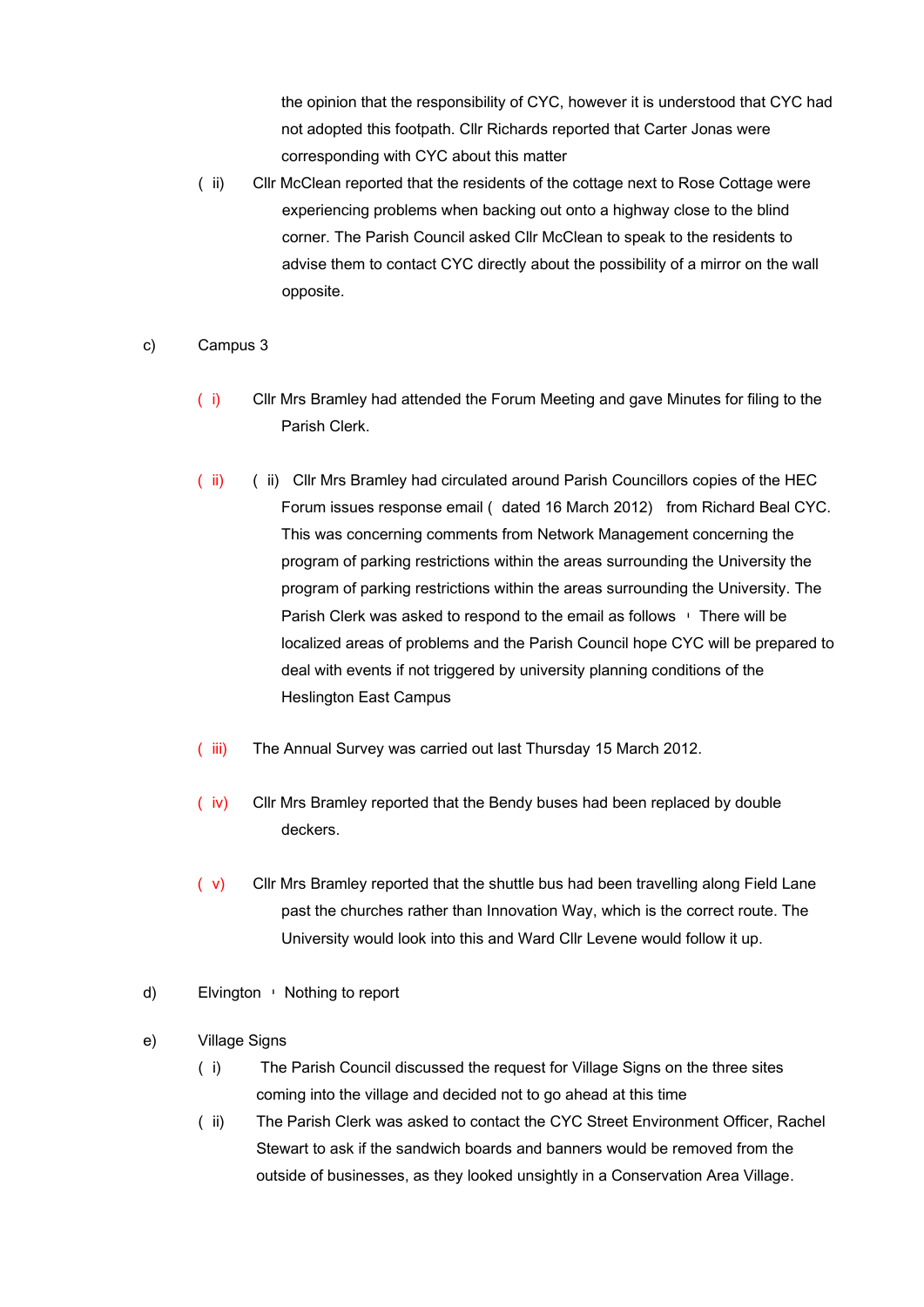f) Meeting Room Maintenance – The Management Committee had written asking the Parish Council to pay the Discretionary Rates of £148.00. The parish Council agreed to pay this amount.

g) Notice Board Keys – It was agreed that the key holders would be Cllr Mrs P Bramley and Cllr B McClean. In addition, when the vacancy is filled the Parish Clerk will become a key holder. The Parish Clerk would prepare a notice giving details of key holder to be placed in the notice board.

h) Thank you: Joanne – This item would be deferred until the next meeting and in the meantime the Cllr Mrs Bramley would try to obtain a forwarding address

- i) Bank Signatories Cllr Mrs Bramley had written to the bank advising them that the parish Clerk had resigned, asking them to stop the monthly payment to her, giving her address for correspondence and requesting a mandate form. It was agreed that the cheque signatories would be: Cllr Mrs P Bramley, Cllr R Bramley, Cllr P Hall, Cllr Lady D Lawton and Cllr J Stern. The Parish Clerk would write to the Yorkshire Bank asking them to refund the bank charges incurred in this financial year. The Parish Clerk would write to the Heslington Branches of Barclays Bank, HSBC Bank, Lloyds Bank and Natwest bank, obtaining details of their accounts suitable for Parish Councils, whilst checking if there was any restriction to the number of signatories.
- j) Y.L.C.A. Website/Password

It was resolved that the User Name and Password to allow access to the Members Section of the website would be shared with all Parish Councillors, however, the Parish Clerk advised that the YLCA would only correspond with the Chairperson and the Parish Clerk.

#### For Information

#### None

### 108 Finance

The Parish Clerk circulated copies of the Bank Reconciliation and Income & Expenditure account, which are attached to these Minutes.

The following cheques for signing:-

| a)           | Harry Postill  | Notice board        | £624.00 | 001442 |
|--------------|----------------|---------------------|---------|--------|
| b)           | YLCA           | Membership          | £389.00 | 001443 |
| $\mathbf{C}$ | Cllr P Bramley | <b>Expenses</b>     | £73.58  | 001444 |
| d)           | Cllr W McClean | Newsletter Printing | £45.00  | 001445 |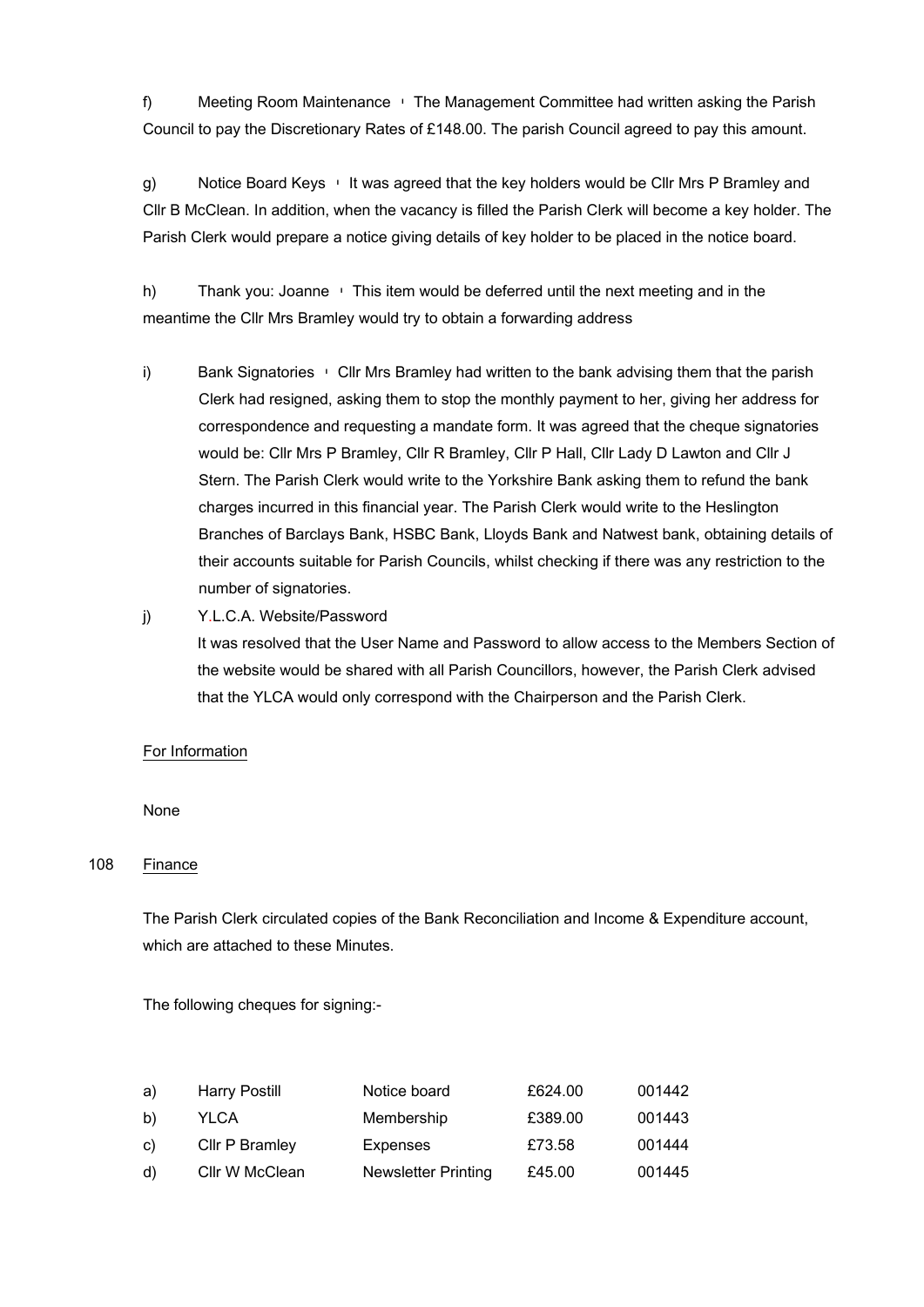#### 109 Income

None

#### 110 Police Report

No report.

#### 111 Representatives Reports

- a) Hesketh Cottages/Lady Deramores Cottages Cllr Richards reported that baths were being replaced by showers if required
- b) Sports Pavillion Cllr McClean reported that work on the pavilion has started

#### c) Good Neighboors Group

Cllr Mrs Bramley reported that student let signs must be removed within three weeks of the letting completion. Various end of term social events planned - details to follow. An event to be held on the University Playing Field, near Holmefield, would be open to the residents  $+$  to be a leaflet drop. There is to be a reduction of events involving alcohol during Freshers week. Only two probably not three colleges would be built as accommodation on Heslington East. It was thought that Lawrence Street accommodation development would not be ready by October 2012. The University felt that their rent rooms were comparable to the private rent sector. The colleges hope to have a balance of years 1, 2 and 3 in each. Good Neighbours representatives are from various departments of the University, Parish Council, CYC, Police, Students Union, Village Trust, and Ward Councillor. Jane Grenville, Pro-Vice-Chancellor for Students ( Chair)

#### 112 Ward Councilors Report

Cllr Levene was not present at the meeting

### 113 Clerks Report

The Parish Clerk circulated copies of her report, which are attached to these Minutes.

#### 114 Agenda Items for Next Meeting

- a) Code of Conduct
- 115 Date of Next Meeting Tuesday 17<sup>th</sup> April 2012 at 7.30 p.m.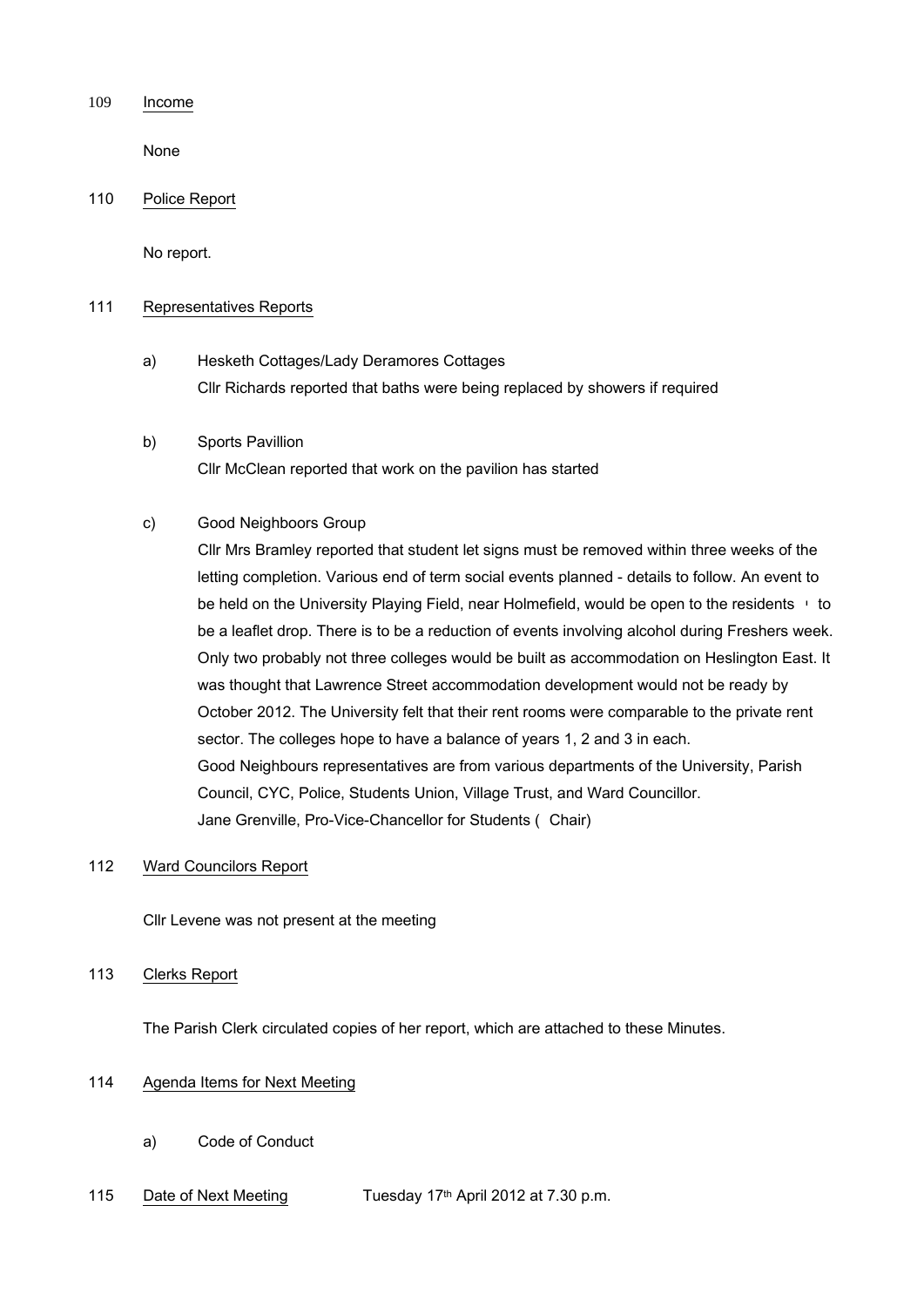## 116 Closed Session **Parish Council Employees**

Members of the Public and Press were now asked to leave the meeting

The meeting was closed at 9.30 p.m.

Signature: P. Bramley

Date: 17 April 2012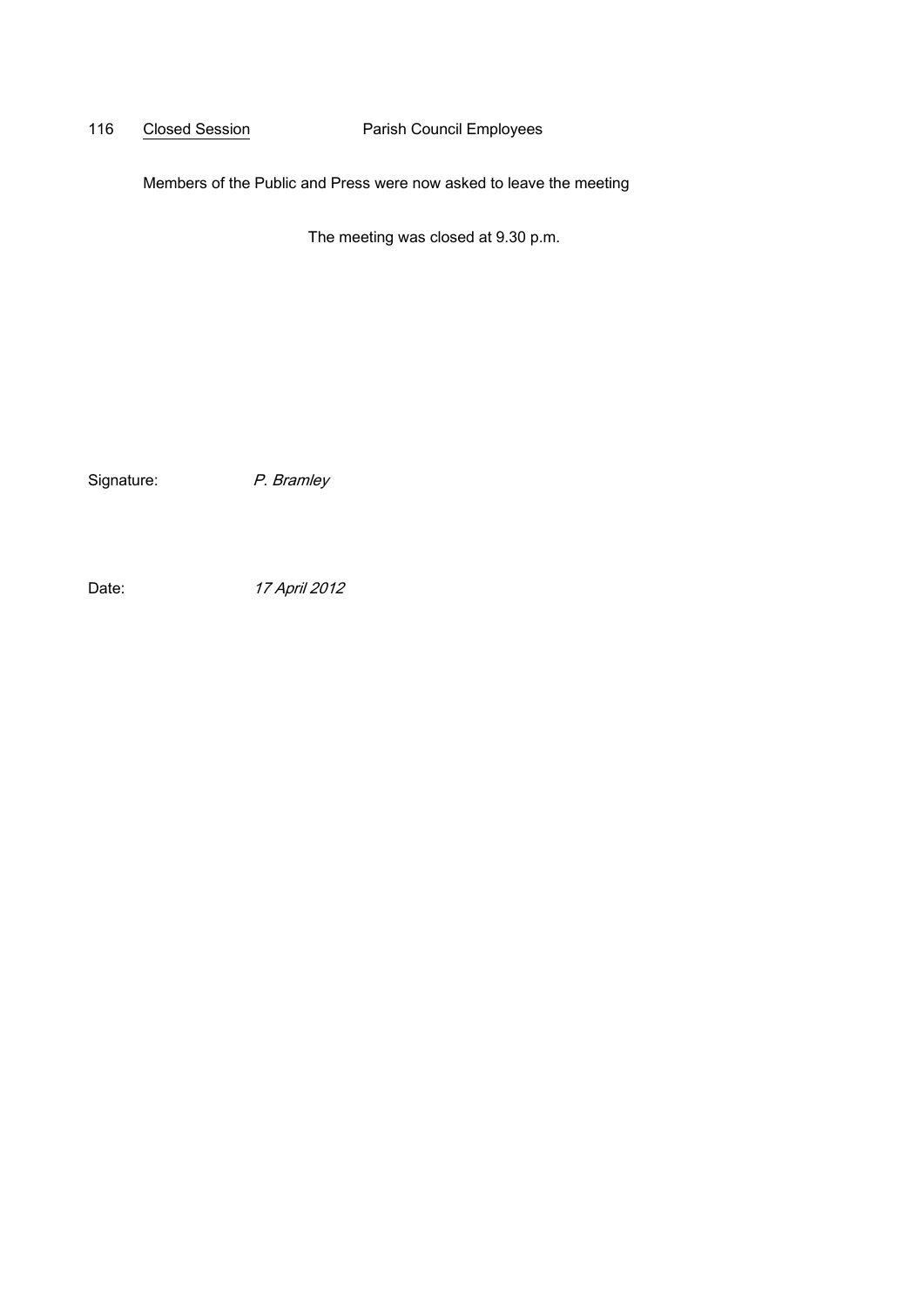# **Attachment 108 (a)**

## **Heslington Parish Council**

# **Bank Reconciliation as at 10 February 2012**

| Balance brought forward at 01 April 2011 |        |          | 11215.42 |
|------------------------------------------|--------|----------|----------|
| Add receipts                             |        |          | 15135.08 |
|                                          |        |          | 26350.50 |
| Less payments                            |        |          | 12153.45 |
|                                          |        |          | 14197.05 |
| Balance at bank and in hand:             |        |          |          |
| Investment account                       |        | 8163.58  |          |
| Current account                          |        | 6067.63  |          |
| Petty Cash                               |        | 0.00     |          |
|                                          |        | 14231.21 |          |
| Unpresented items:                       |        |          |          |
| Ref                                      | Amount |          |          |

| - 1 |            | AUTU UNIT |       |
|-----|------------|-----------|-------|
|     | 1440       |           | 11.06 |
|     | 11/12/1903 |           | 23.10 |

14197.05

0.00 34.16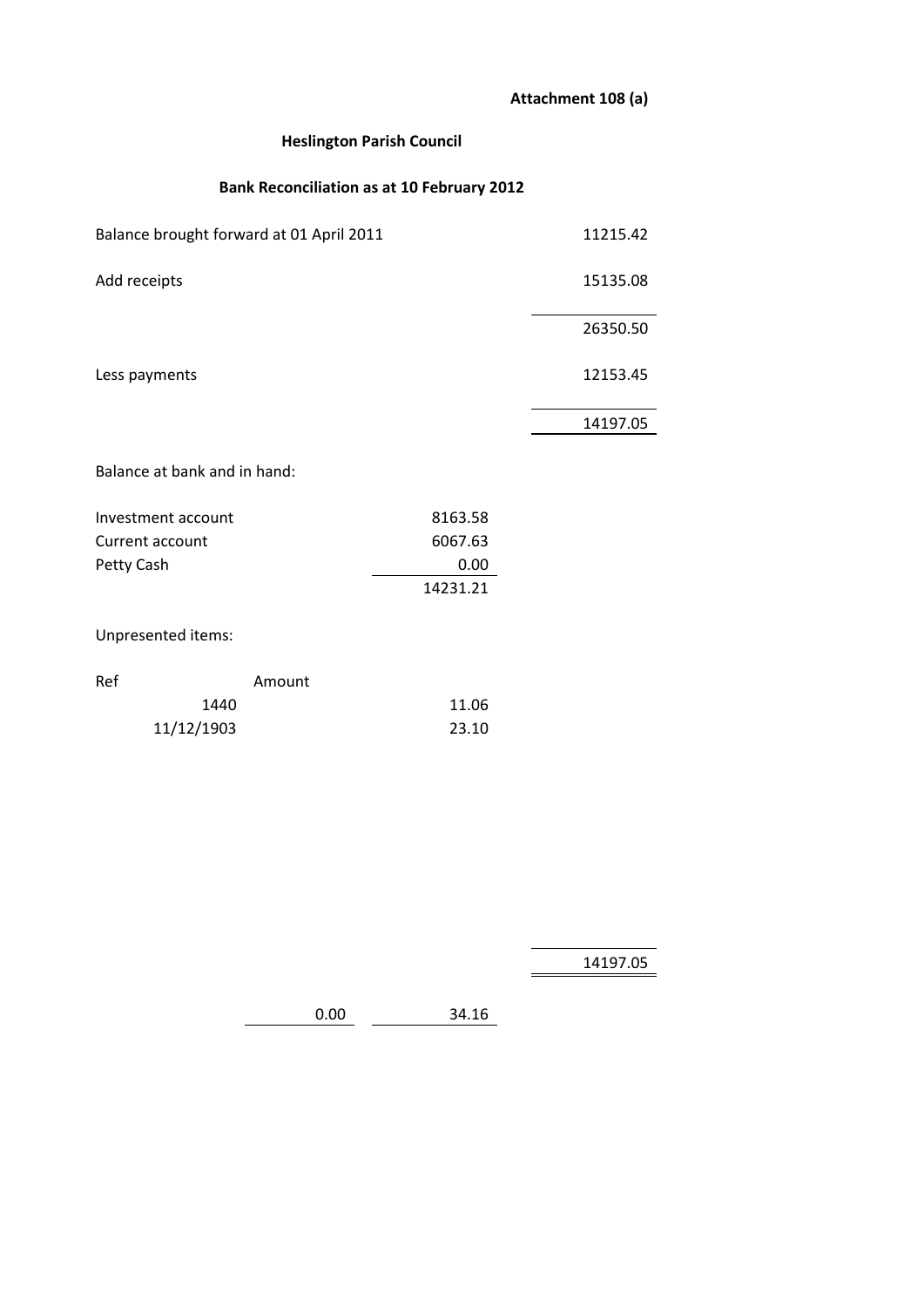# Attachment 108 (b)

| <b>HESLINGON PARISH COUNCIL</b> |                                    |                                                                 |                     |               |            |
|---------------------------------|------------------------------------|-----------------------------------------------------------------|---------------------|---------------|------------|
|                                 |                                    | <b>Income and Expenditure Account Year Ending 31 March 2012</b> |                     |               |            |
|                                 |                                    |                                                                 |                     |               |            |
| 31/03/2011                      |                                    |                                                                 | 31/03/2012          | <b>Budget</b> | $Diff +/-$ |
|                                 |                                    |                                                                 |                     |               |            |
|                                 | Income<br><b>CYC</b> Precept       |                                                                 | 12300.00            |               |            |
|                                 | S106 Funding                       |                                                                 | 2506.05             |               |            |
|                                 |                                    | <b>CYC</b> Double Taxation                                      | 258.16              |               |            |
|                                 | <b>VAT Refund</b>                  |                                                                 | 70.87               |               |            |
|                                 |                                    |                                                                 |                     |               |            |
|                                 |                                    |                                                                 |                     |               |            |
|                                 |                                    |                                                                 |                     |               |            |
|                                 |                                    |                                                                 |                     |               |            |
|                                 |                                    |                                                                 |                     |               |            |
| 0.00                            | <b>Total Income</b>                |                                                                 | 15135.08            | 0.00          |            |
|                                 |                                    |                                                                 |                     |               |            |
|                                 | <b>Expenditure</b><br>Parish Clerk |                                                                 | 2914.19             |               |            |
|                                 | Lengthsman                         |                                                                 | 3212.10             |               |            |
|                                 | Insurance                          |                                                                 | 1611.99             |               |            |
|                                 |                                    | <b>Grass Cutting/Verges</b>                                     | 920.00              |               |            |
|                                 |                                    | Loan Repayments                                                 | 678.92              |               |            |
|                                 |                                    | <b>Membership Fees</b>                                          | 438.00              |               |            |
|                                 | <b>Clerks Expenses</b>             |                                                                 | 389.36              |               |            |
|                                 | <b>Audits</b>                      |                                                                 | 225.00              |               |            |
|                                 | <b>Bank Charges</b>                |                                                                 | 70.00               |               |            |
|                                 | Room Hire                          |                                                                 | 54.00               |               |            |
|                                 |                                    | VAT (To Reclaim)                                                | 55.00               |               |            |
| 0.00                            |                                    |                                                                 | 10568.56            | 0.00          |            |
|                                 |                                    |                                                                 |                     |               |            |
|                                 | <b>Capital Projects</b>            |                                                                 | 1584.89             |               |            |
|                                 | Grants                             |                                                                 |                     |               |            |
|                                 |                                    |                                                                 |                     |               |            |
| 0.00                            |                                    |                                                                 | 1584.89             | 0.00          |            |
|                                 |                                    |                                                                 |                     |               |            |
| 0.00                            |                                    | Section 137 expenditure                                         |                     |               |            |
|                                 |                                    |                                                                 |                     |               |            |
| $\overline{0.00}$               |                                    | <b>Total Expenditure</b>                                        | 12153.45            | 0.00          |            |
|                                 |                                    |                                                                 |                     |               |            |
| $0.00\,$                        | Surplus/(Deficit)                  |                                                                 | 2981.63             | 0.00          |            |
|                                 |                                    |                                                                 |                     |               |            |
|                                 |                                    |                                                                 |                     |               |            |
|                                 |                                    |                                                                 | Date: 20 March 2012 |               |            |